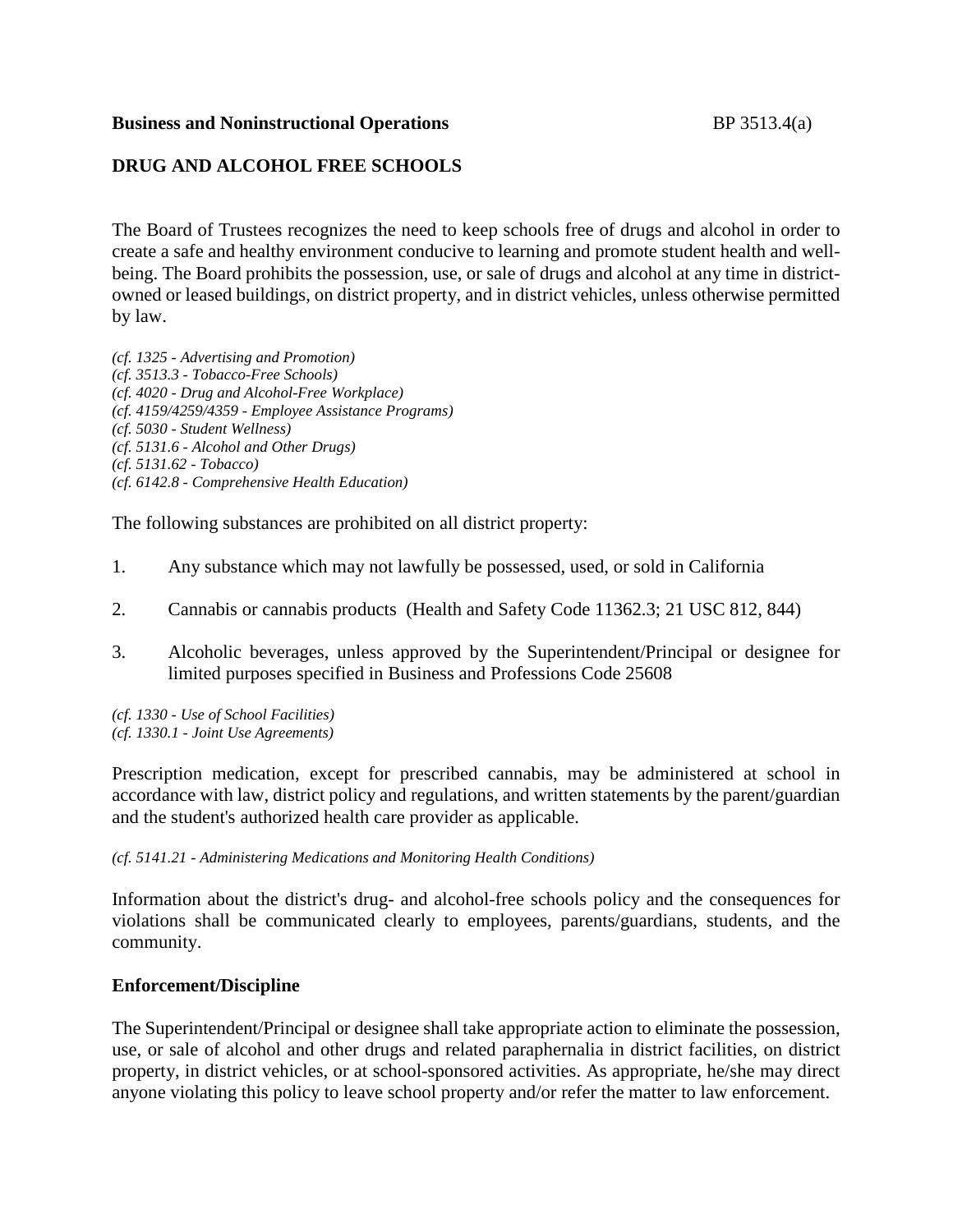# **DRUG AND ALCOHOL FREE SCHOOLS** (continued)

*(cf. 1250 - Visitors/Outsiders) (cf. 3515.2 - Disruptions) (cf. 5145.11 - Questioning and Apprehension by Law Enforcement) (cf. 5145.12 - Search and Seizure)*

Students and employees who violate the terms of this policy may be subject to discipline and/or referred to assistance programs in accordance with law and Board policy.

*(cf. 4112.41/4212.41/4312.41 - Employee Drug Testing) (cf. 4112.42/4212.42/4312.42 - Drug and Alcohol Testing for School Bus Drivers) (cf. 4117.7/4217.7/4317.7 - Employment Status Reports) (cf. 4118 - Dismissal/Suspension/Disciplinary Action) (cf. 4218 - Dismissal/Suspension/Disciplinary Action) (cf. 5131 - Conduct) (cf. 5144 - Discipline) (cf. 5144.1 - Suspension and Expulsion/Due Process) (cf. 5144.2 - Suspension and Expulsion/Due Process (Students with Disabilities)) (cf. 6145 - Extracurricular and Cocurricular Activities) (cf. 6145.2 - Athletic Competition)*

*Legal Reference: (see next page)*